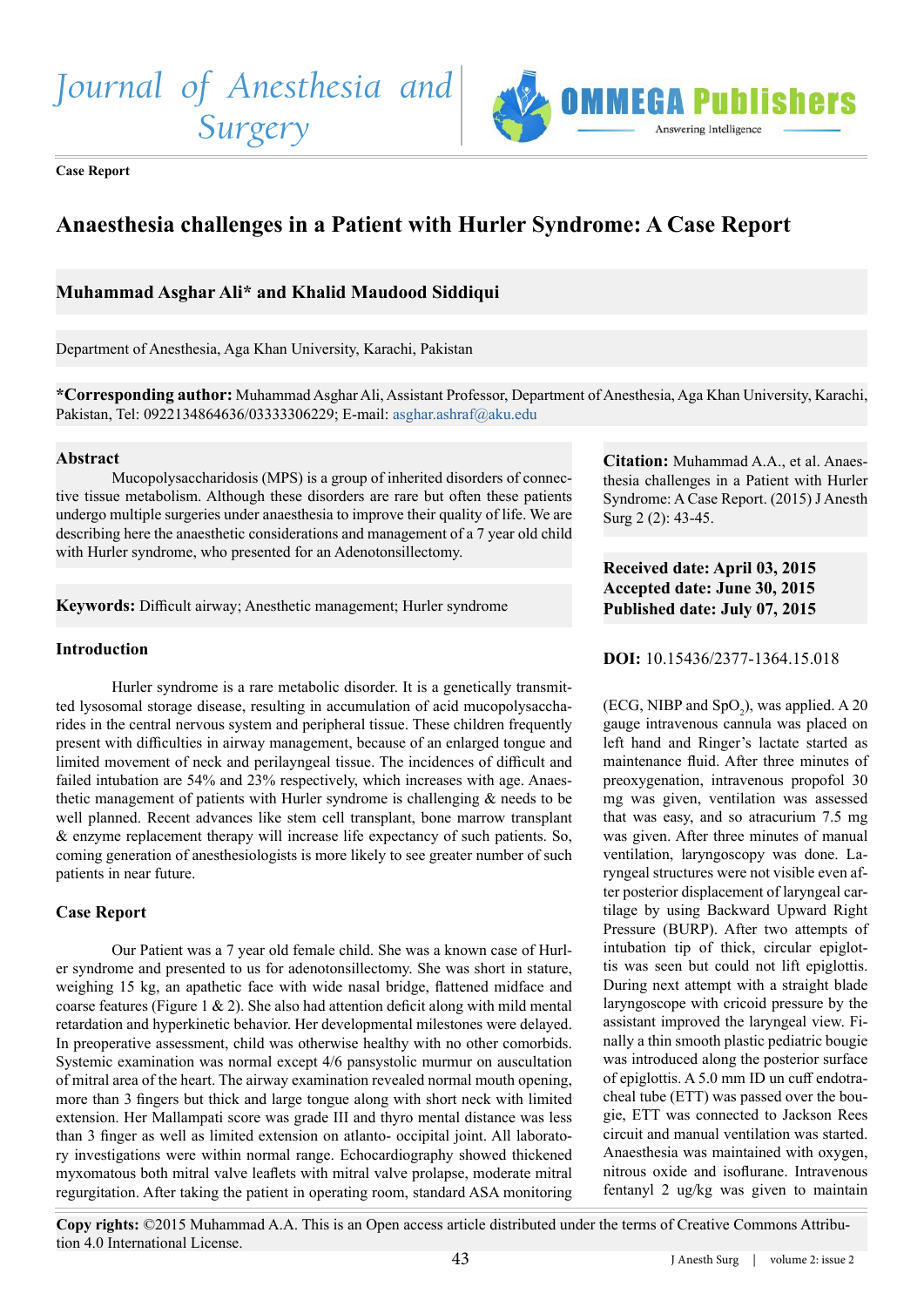

intraoperative analgesia. Surgery was allowed, when surgeon put the Boyle-Davis mouth gag, it made the ventilation difficult, Mouth gag was readjusted 3 - 4 times but the same problem was faced persistently and ventilation was becoming more difficult. Meanwhile patient developed severe bronchospasm; there were no chest movements, breath sounds, or end-tidal carbon dioxide. She was given four doses of albuterol aerosol through the endotracheal tube, and ventilation was attempted again with 8% sevoflurane in  $O_2$ . After that it became possible to ventilate with small tidal volumes and ventilating pressures between 20 and 30 cm  $H_2O$ .  $O_2$  saturations began to increase, and wheezing breath sounds could now be heard. A treatment of 2.5 mg nebulized albuterol was administered through the endotracheal tube. During the ensuing 5 min, manual ventilation became progressively easier with tidal volumes increasing to 70 - 100 ml at pressures of  $15 - 20$  cm H<sub>2</sub>O. The patient's O<sub>2</sub> saturation increased to 100%, breath sounds returned to normal. Anesthesia was continued in circle system with  $2 - 4\%$  sevoflurane, 0.5 l/min  $O_2$ , and 0.5  $1/min N<sub>2</sub>O$ . Atracurium 2.5 mg was required to assist with relaxation. Surgery proceeded uneventfully with the removal of adenoids and tonsils. Muscle relaxation was reversed with 0.75 neostigmine and 0.3 mg atropine. With the patient spontaneously breathing, volumes of 120 - 150 ml at a respiratory rate of 16 breaths/min, and patient became fully awake, we elected to extubate the patient, oropharynx were thoroughly suctioned, and the endotracheal tube was removed. She continued to breathe  $100\%$   $\mathrm{O}_2$  spontaneously, a<br>woke, and was transferred to the post anesthesia care unit, where her  $O_2$  saturation with room air was 99 – 100% and her chest was clear. She was transferred to the pediatric unit and was discharged on the 3rd postoperative day.



**Figure 1**



#### **Discussion**

Hurler syndrome is the prototype of MPS and it is the most severe form of it<sup>[\[1\]](#page-2-0)</sup>. In Hurler syndrome airway relat-ed problems have been described in literature<sup>[\[2\]](#page-2-1)</sup>. Perioperative mortality rates averaging 20% have been reported for patients with this disease, with failure to control the airway as the major cause of mortality<sup>[3]</sup>. MPS is a rare condition, incidence varying from 1 in 24,000 - 5, 00,000 population. The anesthesiologist may face diverse problems while anaesthetizing these patients, so knowledge of the anesthetic implication of the disease is es-sential to prevent any catastrophe<sup>[\[4\]](#page-2-3)</sup>. The most important and life threatening problem is difficulty in maintaining airway while anaesthetizing such patients because of the anatomical changes in upper airway due to deposition of mucopolysaccharides in tongue, tonsils, adenoid, epiglottis, glottis and trachea. These patients also have excessive tracheobronchial secretion with frequent respiratory tract infection<sup>[5]</sup>. Chest deformity along with interstitial lung disease may lead to hypercarbia, hypoxia and elevated airway pressures. They are also prone to develop myocardial hypertrophy, ventricular dysfunction, cardiomyopathy and heart failure following pulmonary hypertension<sup>[\[6\]](#page-2-5)</sup>. Nerve and tendon entrapment is common in these patients. Due to deposition of mucopolysaccharides in brain cells they may develop progressive mental retardation of varying degree. Thickening of meninges may lead to hydrocephalus and hypertrophic cervical pachymeningitis that may result in myelopathy associated with nerve root compression. In Children with MPS, behavior may vary from uncooperative belligerent to placid, cooperative and lovable. Child's favorable sleeping position should be inquired, since this may be the position in which airway is held open. History of snoring and sleep apnea should be inquired. Preoperative investigations should include arterial blood gas analysis, hemoglobin, serum electrolytes, chest and cervical spine radiographs, electrocardiography, echocardiography and pulmonary function tests if possible. In our case the child was thoroughly investigated for blood chemistry, ECG, echocardiography and skeletal radiography. SBE prophylaxis with antibiotics is recommended for all MPS patients with valvular cardiac lesion<sup>[7]</sup>. In all cases of MPS excessive deposition of mucopolysaccharides continues throughout the life with a special predilection for tracheal cartilages, worsening clinical features in all of them as age advances.

In our case, the child" ventilation was assessed after giving intravenous propofol keeping in view of difficult airway. Recovery after general anaesthesia in patients with MPS is often slow and accompanied by periods of breath holding, apnea, bronchospasm, cyanosis and respiratory arrest. Therefore anesthetic sequences which ensure early return of consciousness and airway reflexes are strongly recommended. As an awakened child with MPS struggles to breathe against the high airway resistance, pulmonary hypertension is exacerbated and negative pressure pulmonary edema may develop. Well thought anaesthetic plan is necessary before the induction of case; equipments related to managing difficult airway should be prepared including fiberoptic bronchoscope. In managing two similar cases Gupta, et al. observed Cormack–Lehane (CL) grade IV and III subsequently<sup>[\[8\]](#page-2-7)</sup>. It is now established that patients with hurler syndrome has challenge to anesthesiologist particularly airway is concern.